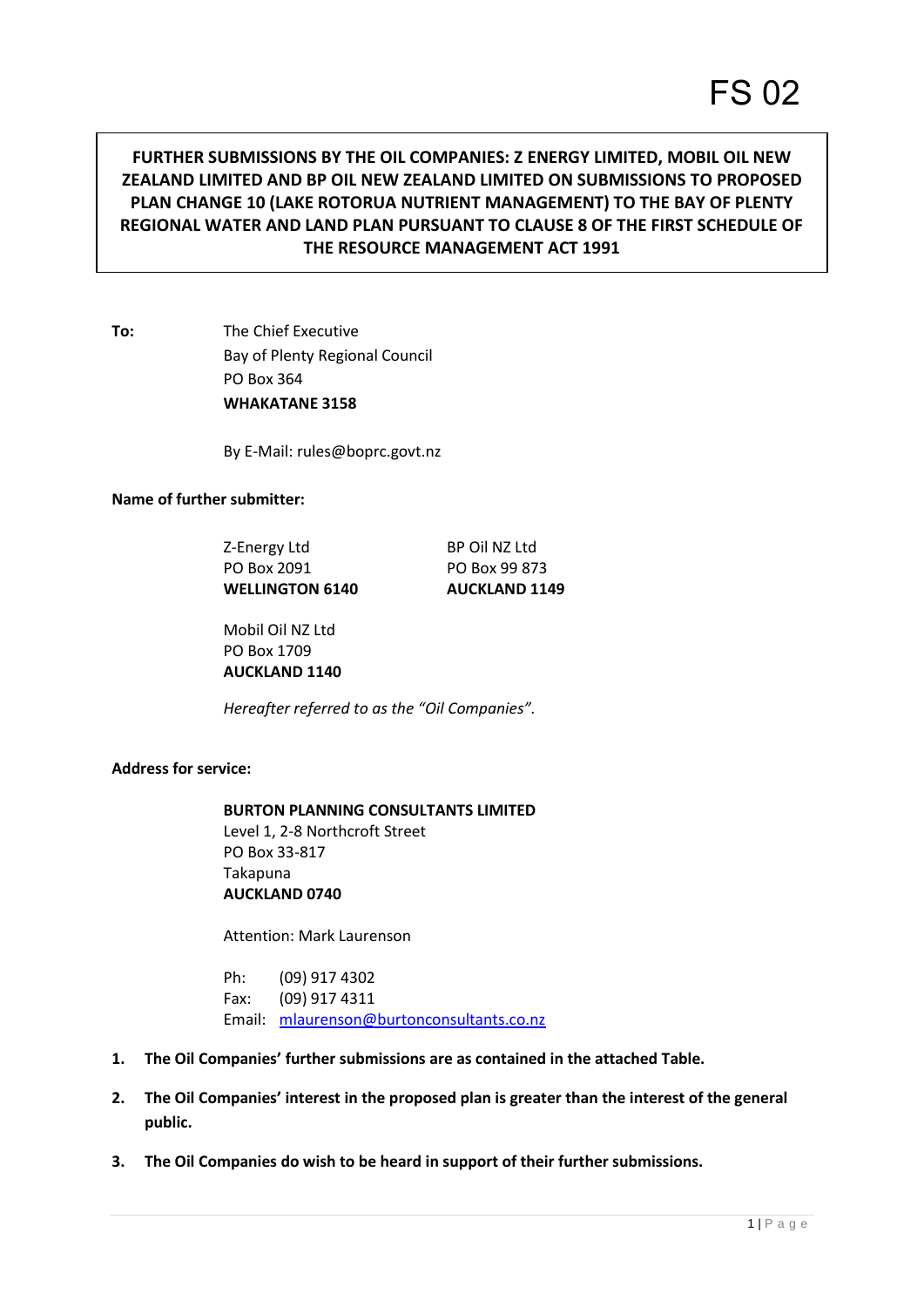# **4. If others make similar submissions the Oil Companies may be prepared to consider presenting a joint case with them at any hearing.**

Dated at AUCKLAND this 18<sup>th</sup> day of July 2016

Signature on behalf of the Oil Companies:

Man

Mark Laurenson Authorised to Sign on Behalf of the Oil Companies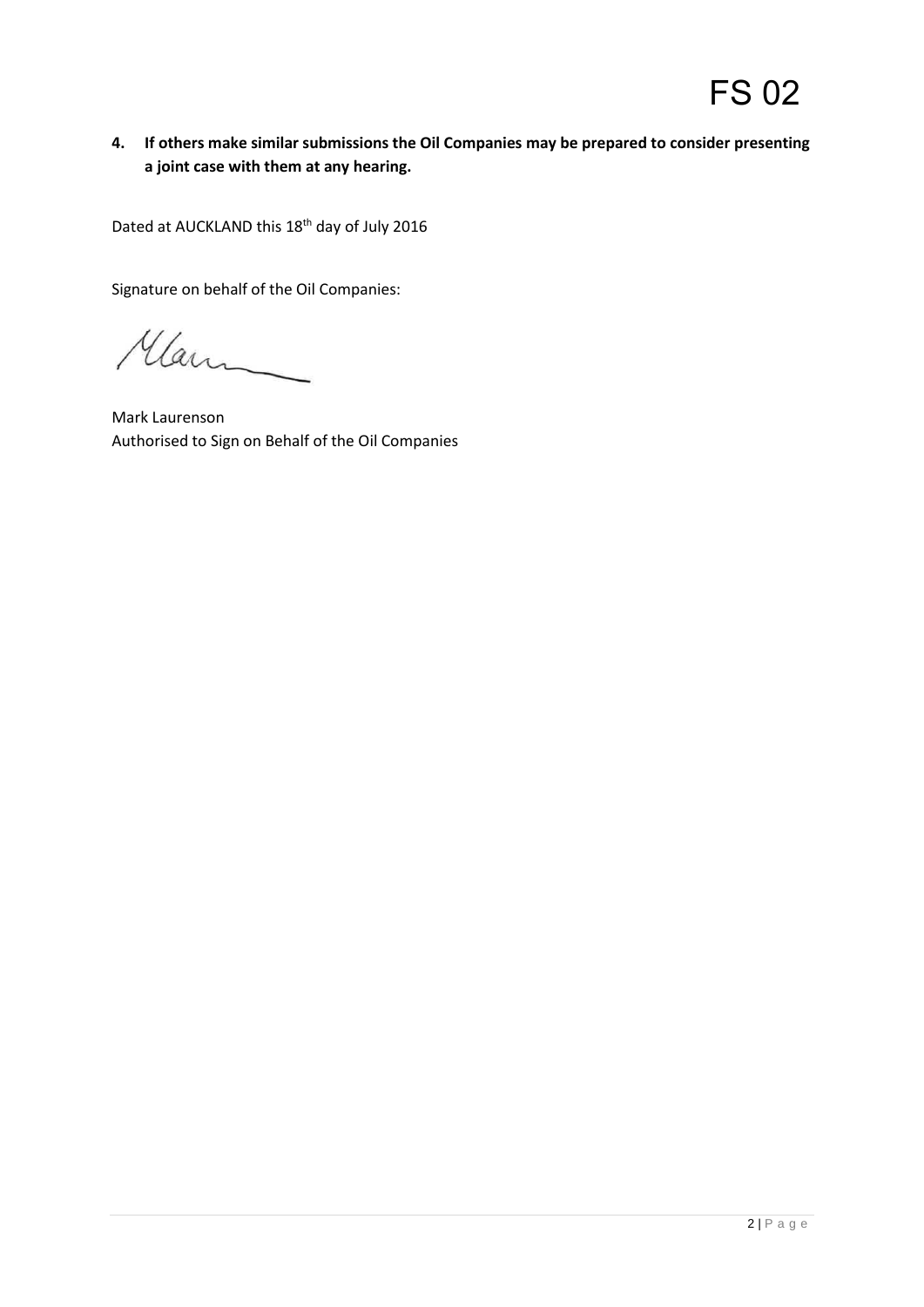# **FURTHER SUBMISSIONS ON BEHALF OF THE OIL COMPANIES ON SUBMISSIONS TO PC10 TO THE BOPRC WATER AND LAND PLAN**

| <b>Submission</b>            | <b>Relief Sought By Submitter</b>                                                                       | <b>Position of</b>                 | <b>Reason For Support / Opposition</b>                                                                                   |
|------------------------------|---------------------------------------------------------------------------------------------------------|------------------------------------|--------------------------------------------------------------------------------------------------------------------------|
|                              |                                                                                                         | <b>Further</b><br><b>Submitter</b> |                                                                                                                          |
|                              |                                                                                                         |                                    |                                                                                                                          |
| Rotorua Lakes Council        | The submitter seeks the inclusion in PC10 of appropriate                                                | Oppose                             | The RLC submission addresses similar concerns to those                                                                   |
| (RLC) (Submitter 26)         | objectives, policies and methods to address similar                                                     |                                    | raised by the Oil Companies regarding the potential for the                                                              |
|                              | allocations or reductions from urban loads. Particular                                                  |                                    | provisions of PC10 to be applied more broadly than to rural                                                              |
| Submission No 26.4,          | mention is made of the potential implication whereby there                                              |                                    | land. However, the relief proposed by the Council is counter                                                             |
| 26.5, 26.15, 26.18,<br>26.19 | will be no opportunity to increase the discharge from the<br>Wastewater Treatment Plan serving Rotorua. |                                    | to that sought by the Oil Companies who maintain it is<br>appropriate to specifically exclude non rural areas as         |
|                              |                                                                                                         |                                    | suggested by Map LR1 as notified.                                                                                        |
|                              |                                                                                                         |                                    |                                                                                                                          |
|                              |                                                                                                         |                                    | The S32 report for PC10 clearly states that 'The purpose of                                                              |
|                              |                                                                                                         |                                    | this Plan Change is to reduce nitrogen losses from rural land                                                            |
|                              |                                                                                                         |                                    | within the Lake Rotorua Catchment to meet the nitrogen                                                                   |
|                              |                                                                                                         |                                    | limit set by the Regional Policy Statement' (no emphasis<br>added).                                                      |
|                              |                                                                                                         |                                    |                                                                                                                          |
|                              |                                                                                                         |                                    | In light of the purpose of PC10 it is not appropriate at this                                                            |
|                              |                                                                                                         |                                    | stage of the process to develop new objectives, policies and                                                             |
|                              |                                                                                                         |                                    | rules to address urban land use activities, noting that no such                                                          |
|                              |                                                                                                         |                                    | provisions have been put forward by way of relief by the                                                                 |
|                              |                                                                                                         |                                    | submitter. Furthermore any such changes may raise a                                                                      |
|                              |                                                                                                         |                                    | question of scope as they may not be considered foreseeable<br>through PC10 and therefore may prejudice parties who have |
|                              |                                                                                                         |                                    | not lodged a submission on PC10 as notified. Discharges from                                                             |
|                              |                                                                                                         |                                    | urban areas should be addressed by way of a future plan                                                                  |
|                              |                                                                                                         |                                    | change with appropriate S32 analysis.                                                                                    |
| <b>Federated Farmers</b>     | The submitter seeks to add a section titled 'Scope' to the                                              | Oppose                             | The provisions as notified do not extend to urban landuse                                                                |
| (Submitter 75)               | introduction to give effect to the intent of an integrated                                              |                                    | activities and reticulated sewage and stormwater discharges                                                              |
|                              | framework:                                                                                              |                                    | from these areas. In fact, Map LR1 as notified appears to                                                                |
| Submission No 75.18          |                                                                                                         |                                    | exclude the Rotorua urban area.                                                                                          |
|                              | Scope<br>These plan change provisions apply to the Lake Rotorua                                         |                                    | In light of the stated purpose of PC10 (see above) it is not                                                             |
|                              | groundwater catchment, as shown in Map LR 1, excluding                                                  |                                    | appropriate to expand the scope of PC10 to include urban                                                                 |
|                              | land outside BoPRC boundaries.                                                                          |                                    | land use activities. To do so may raise a question of scope as                                                           |
|                              |                                                                                                         |                                    | any such changes may not be considered foreseeable                                                                       |